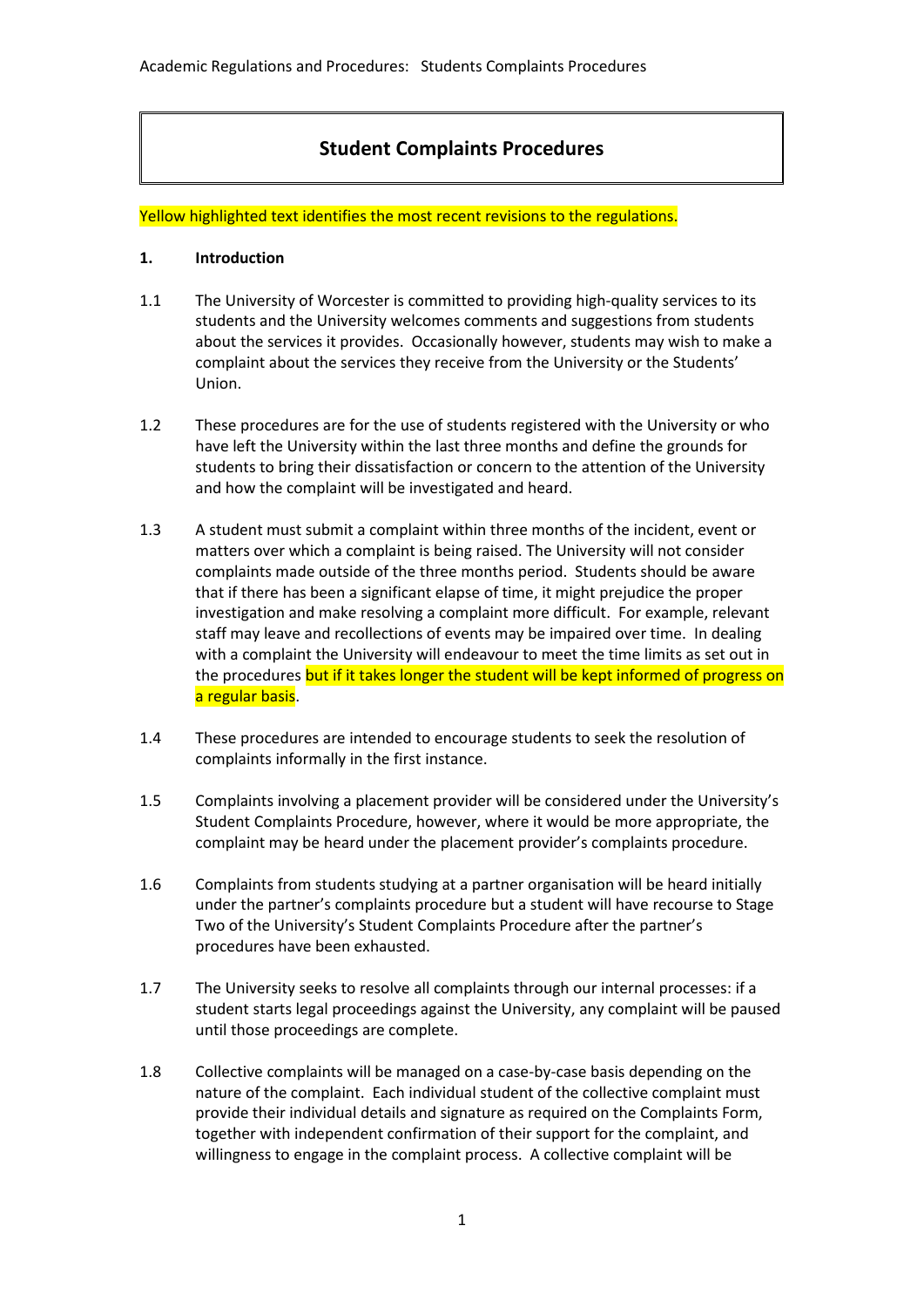managed in the same way as an individual complaint, in accordance with the Procedure.

#### **2. Principles**

- 2.1 No student making a complaint under these procedures, whether successfully or otherwise, will be treated less favourably than would have been the case had a complaint not been made.
- 2.2 All parties are expected to make reasonable efforts to resolve matters on an informal basis before moving to the formal stages of the process. It is in the interests of the student and the University that complaints are resolved as quickly as possible.
- 2.3 The University will deal with all complaints confidentially, and expects all parties involved (including the student) to respect this approach. Students should recognise that it may be necessary to disclose details of a complaint to other persons or organisations for the purposes of investigating the complaint and seeking an effective resolution. Unless there are exceptional considerations, any person who is the subject of a complaint has the right to be supplied with a copy of the complaint, and to comment on it.
- 2.4 In the interests of the student, the process should be simple and comprehensible. In this respect, the relationship of this procedure to others has been clarified.
- 2.5 Where a student has declared a disability to the University, the University will endeavour to ensure that information is available to them at all stages of the procedure in appropriate formats, and that any reasonable adjustments are made to the associated proceedings to accommodate the student's needs.
- 2.6 The student has the right to be accompanied by a representative, who is not acting in a legal capacity, at any meeting arranged to discuss the complaint. The representative must be a member of the University, i.e.:
	- a) a registered student;
	- b) a member of staff;
	- c) a member of staff or Sabbatical Officer of the Students Union.
- 2.7 The student making the complaint will be allowed reasonable time to seek advice for any meeting which forms part of the process.
- 2.8 Where these Procedures state that certain actions will be taken within a specified timescale, and this is not possible (e.g. because of the timing or because key information takes longer to obtain) students will be kept fully informed of the progress of their claim.

# **3. Grounds for making a complaint**

- 3.1 The following list indicates examples of the type of complaint covered by the procedure:
	- a) Dissatisfaction with the quality of supervision and tuition;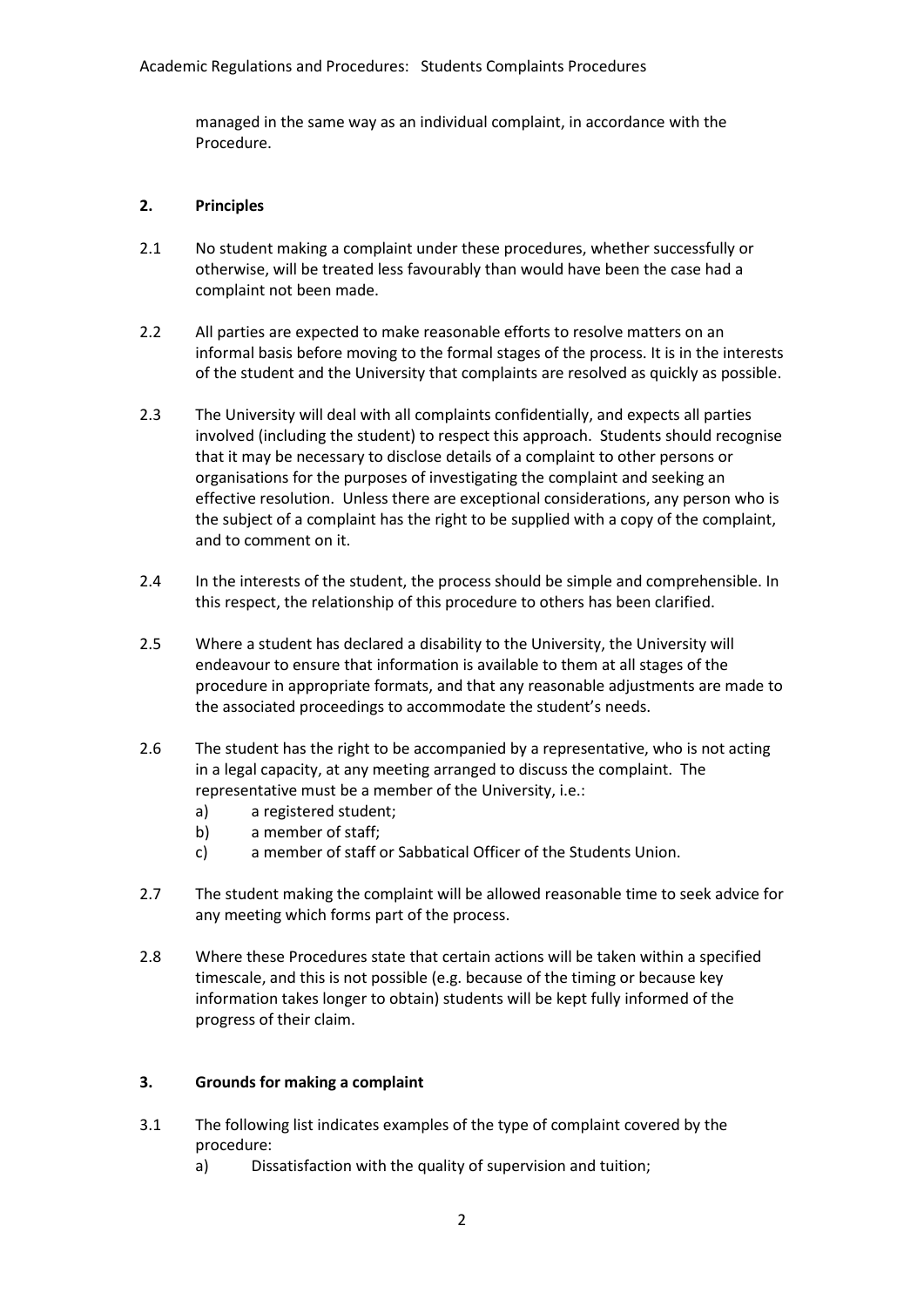- b) Misleading information in prospectuses or in advertising or promotional material;
- c) Deficiencies in standards of service provided by the University (including support facilities such as accommodation or administrative services);
- d) Inadequate facilities;
- e) The behaviour of a member of University staff towards a student. Such complaints may be referred to the Staff Disciplinary Procedure at the discretion of the University;
- f) Discrimination by the University on the grounds of age, disability, gender, race, faith or sexual orientation;
- g) Dissatisfaction in their dealings with the Students' Union or concern that they have been unfairly disadvantaged as a result of their choosing not to be a member of the Union.
- 3.2 The University will not investigate complaints which are made anonymously.
- 3.3 The following list indicates examples of the type of complaint that are not covered by the procedure:
	- a) A request for a review of a decision of a Board of Examiners regarding student progression, assessment and/or award. This is defined as an Academic Appeal and is dealt with under the separate [Student Academic](http://www.worcester.ac.uk/registryservices/documents/ProceduresforAppeals.pdf)  [Appeals Procedure;](http://www.worcester.ac.uk/registryservices/documents/ProceduresforAppeals.pdf)
	- b) The University will not investigate a complaint which is already being considered as part of a [Student Academic Appeal;](http://www.worcester.ac.uk/registryservices/documents/ProceduresforAppeals.pdf)
	- c) A request for a review of a decision of the Mitigating Circumstances Committee. These are dealt with under the separat[e Mitigating](http://www.worcester.ac.uk/registryservices/documents/Proceduresformitigatingcircumstances.pdf)  [Circumstances procedures.](http://www.worcester.ac.uk/registryservices/documents/Proceduresformitigatingcircumstances.pdf)
	- d) A complaint against another student. These are dealt with under the separat[e Student Code of Conduct Procedures](http://www.worcester.ac.uk/registryservices/documents/StudentCodeofConduct.pdf) or the [Harassment and](http://www.worc.ac.uk/personnel/773.htm)  [Bullying procedures;](http://www.worc.ac.uk/personnel/773.htm)
	- e) Complaints made by a third party on behalf of a student;
	- f) Complaints about the University's admissions process. These are dealt with under th[e Admissions Complaints Procedure;](http://www.worcester.ac.uk/registryservices/documents/AdmissionsPolicy.pdf)
	- g) Complaints which relate to a student's suitability to practise on programmes which include compulsory integral periods of professional placement will be dealt with under the [Fitness to Practice Procedure.](http://www.worcester.ac.uk/registryservices/documents/FitnesstoPractiseProcedures.pdf)
	- h) A complaint which has not been raised within three months of the incident, event or matters over which a complaint is being raised;

# **4. Informal resolution**

- 4.1 Students are expected to raise issues at an early stage. Complaints will normally be resolved locally by the **School** concerned with, or responsible, for the matter giving rise to the complaint.
- 4.2 The student who has a complaint should first speak to the person who is immediately responsible for the situation or their course leader and try to resolve the cause of concern. These people are best placed to respond to the complaint and to resolve it quickly and effectively. The student must make this initial approach as soon as possible after the event or series of events, which prompted the complaint.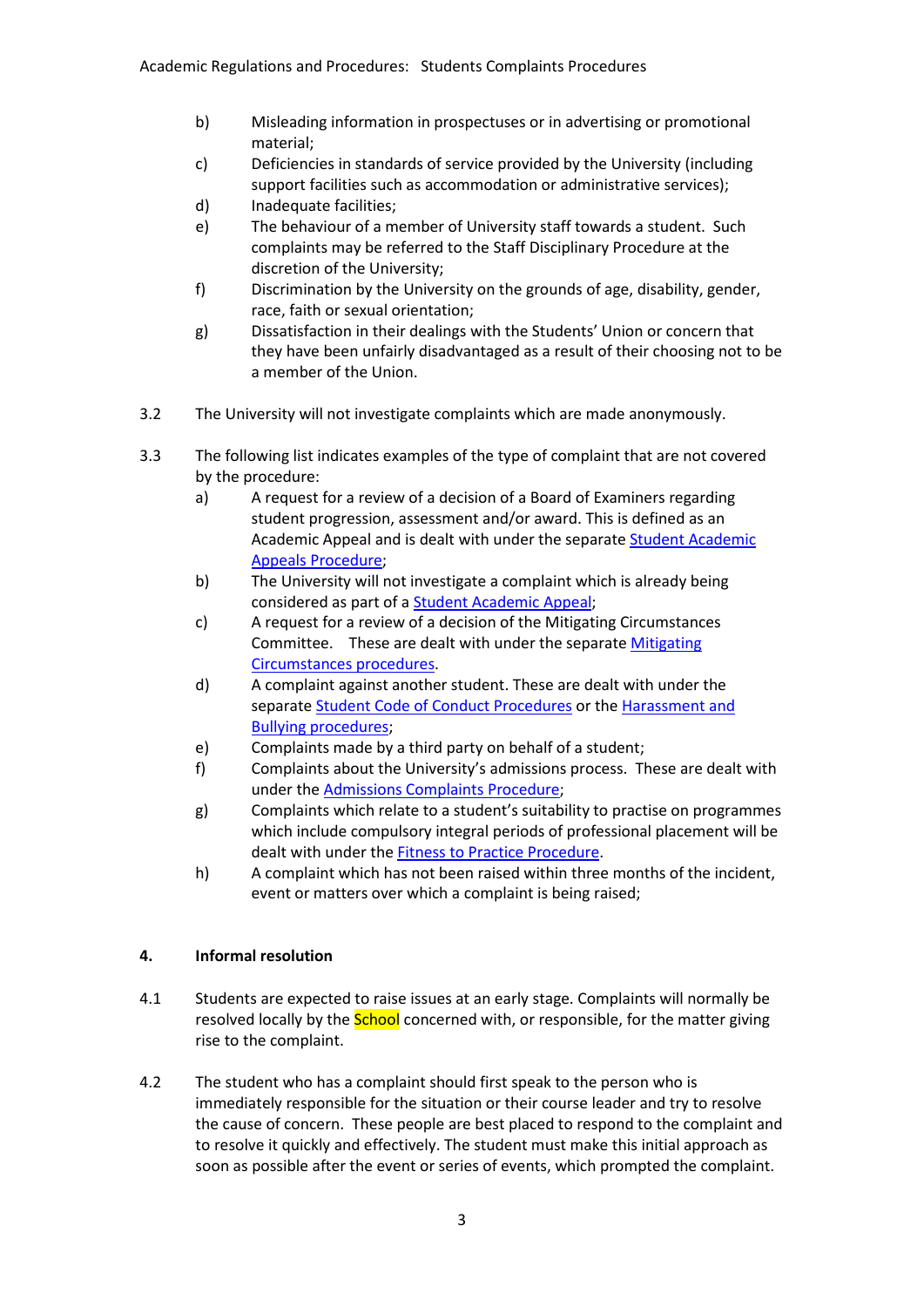- 4.3 Where a member of staff receives a complaint they should investigate promptly and with due regard for the student's privacy and confidentiality. They should respond as soon as possible after the complaint is raised.
- 4.4 Complaints will not normally be considered at a higher level until it is established that the informal stage has been exhausted or cannot be practicably pursued.

# **5. Stage One – Review by Head of School[1](#page-3-0)**

- 5.1 In cases where a complaint is not resolved informally the student must put their concerns in writing using the Complaints Form $1$  to the University's Complaints Officer who will raise the matter with the relevant Head of **School**. Where the complaint is about or directly involves the Head of **School**, the complaint will be considered by another Head of School.
- 5.[2](#page-3-1) For a Complaints Form<sup>2</sup> to be considered valid it must be completed in full and specify:
	- a) the full name of the student;
	- b) the correct student ID number
	- c) reason(s) for complaint
	- d) action(s) taken so far to resolve the issue
	- e) desired resolution(s) of issue(s)
	- g) be signed and dated by the student, unless it is impossible for the student to sign;
	- h) be accompanied with the appropriate documentary evidence.
- 5.3 The student should keep a copy of their complaint form and any other documentation submitted for their own records.
- 5.4 The University's Complaints Officer will acknowledge receipt of the complaint and will forward the complaint to the appropriate Head of **School** within three working days.
- 5.5 The Head of **School**, after reviewing the case, may identify simple and remedial action which may be taken to remedy the complaint to the satisfaction of the student. In such cases, the Head of **School** will propose such action in writing to the student and submit a report to the University's Complaints Officer.
- 5.6 In cases where simple and remedial action cannot be taken, the complaint will be investigated by the Head of **School** concerned. The Head may complete the investigation based upon the written submission submitted by the student and meeting the other parties to the complaint. The Head of **School** may want to meet with the student to discuss their complaint in more detail. This meeting should be arranged within ten working days of receiving the complaint. At this meeting the student may be accompanied by a representative, who may participate in the

<u>.</u>

<span id="page-3-0"></span><sup>&</sup>lt;sup>1</sup> The Head of **School** or Head of Service

<span id="page-3-1"></span><sup>2</sup> Available from the Registry Services web pages: [www.worcester.ac.uk/registry](http://www.worcester.ac.uk/registry)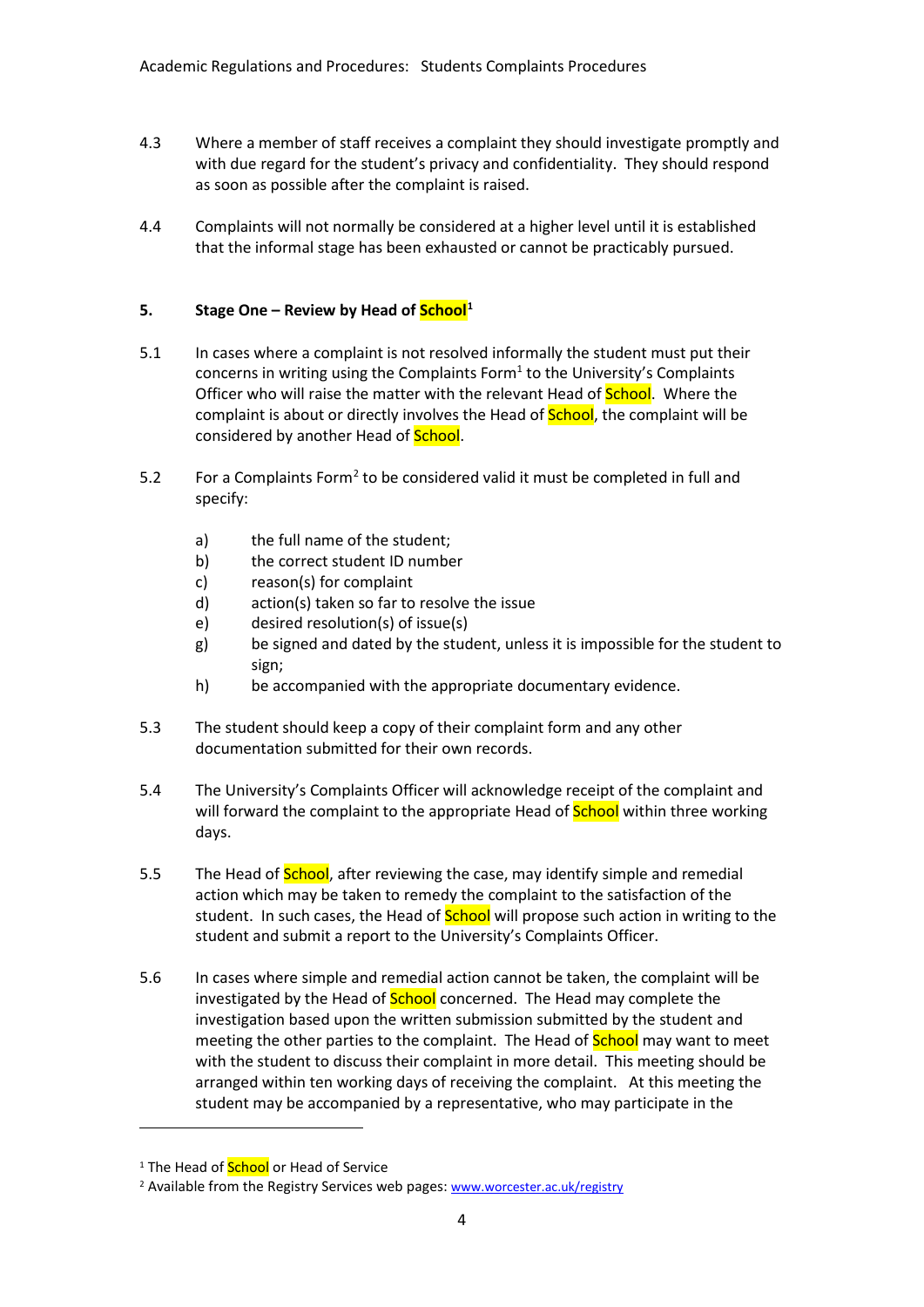proceedings. Other parties to the complaint may also be invited to attend the meeting at the discretion of the Head of **School**.

- 5.7 The meeting will normally follow this format:
	- a) The student will be asked to explain their complaint and present any supporting evidence, with the assistance of their representative as necessary, following which they may be asked questions by the Head of School and by any other parties to the complaint present;
	- b) If present, other parties to the complaint will then respond to the complaint, following which they may also be asked questions by the Head of **School** and the student. If not present, the Head of **School** will make any necessary enquiries.
- 5.8 The Head of **School** will prepare a full written response to their complaint, which will detail the nature of the complaint, the findings of any investigation carried out, the points covered in the meeting and any proposed resolution. The student should receive this written response within twenty working days after the Head of **School** has received the complaint. If this is not possible, the student will be informed in writing of the progress being made towards the consideration of their complaint and given a timescale for completion. A copy of this response should be sent to the University's Complaints Officer.
- 5.9 If the complaint is considered justified, the student will be informed of the action taken to resolve or redress the complaint. If the complaint is not upheld, then the student should receive an explanation of the reason for this decision.

# **6. Stage Two – Review by a Complaints Committee of Academic Board**

- 6.1 A student who is not satisfied with the outcome of their complaint following the review by the Head of **School** may request a final internal review of their complaint by writing to the University's Complaints Officer. The request should be made within 10 working days of receiving the outcome of the Stage One investigation or completing the internal complaints procedure at a partner organisation and clearly outline the reasons for taking matters to Stage Two. Requests for review received later than this will not be considered.
- 6.2 Where the complaint is from a student studying at a partner organisation which has initially been heard under the partner's complaints procedure, the University's Complaints Officer will acknowledge receipt of the request to review a complaint within three working days. A request for a full copy of the complaint file will be made to the partner organisation with a request that this be returned within 10 working days. If the complaint procedures at a partner organisation have not been exhausted, the complaint will not be considered under Stage Two of the University's Student Complaints Procedure and the student will be required to refer the matter back to the partner organisation.
- 6.3 The University's Complaints Officer will acknowledge receipt of the request to review a complaint within three working days and forward the complaint to the Pro Vice Chancellor, Students or the Deputy Vice Chancellor to review the complaint.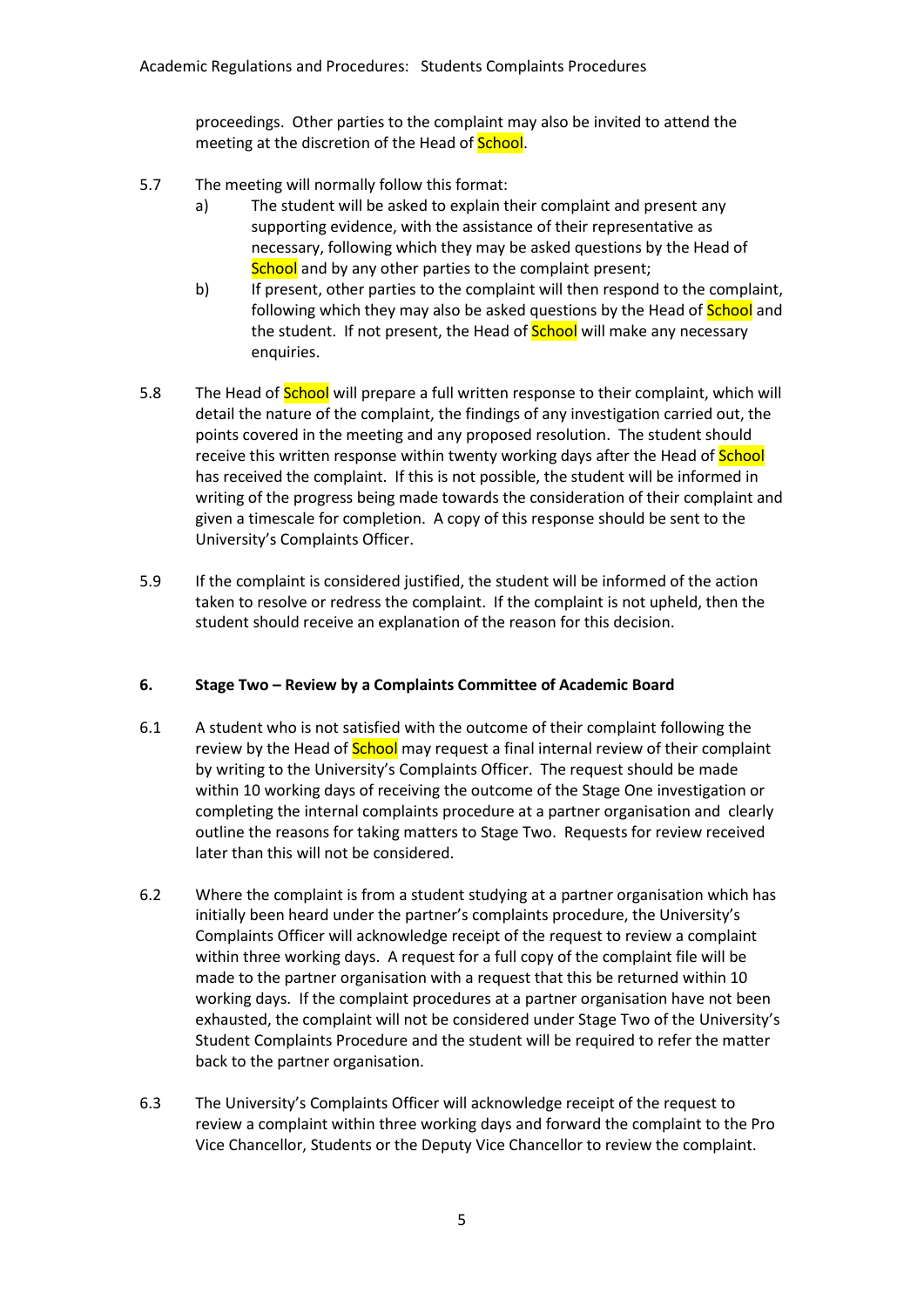Where the absence of one of the above may result in a delay in reviewing a complaint, alternative arrangements may be made.

- 6.4 Within ten working days of receiving the complaint, the request to review the complaint will be reviewed along with the original complaint and the associated evidence considered by the Head of **School** at Stage One or by the partner organisation under the partner's complaints procedure along with the final response prepared by Head or partner organisation. Further evidence may be requested at this stage. The outcome of the review will find either:
	- a) That there are no grounds for taking the matter further. If this is the case, the student will be advised accordingly in writing. A copy of the letter will be sent to the University's Complaints Officer and a Completion of Procedures letter will be issued shortly after.
	- or
	- b) That there appears to be merit to case which should be easily remedied. If this is the case, the matter will be referred to the Head of **School**. The Head of **School** will review the complaint and will either provide a response to the student or arrange to meet with the student to discuss their complaint in more detail within ten working days.
	- c) That there are grounds for consideration and further investigation, where appropriate. If this is the case, a Complaints Committee will be convened by the Academic Registrar to hear the complaint. The Complaints Committee should be convened within 20 working days. If this is not possible, the student will be informed in writing of the progress being made towards the consideration of their complaint and given a timescale for completion.
- 6.5 Membership of the Complaints Committee will consist of a member of Academic Board who will chair the meeting and two further members of either Academic Board or its sub-committees. Members will be appointed in a way which ensures that none of the members will have prior knowledge of or involvement with the complaint.
- 6.6 The Academic Registrar will act as Secretary to the Committee except in cases where the complaint refers to services for which the Academic Registrar is responsible. In such cases, another senior officer will be appointed to service the Committee.
- 6.7 The student may be accompanied by a representative, who may participate in the proceedings. Other parties to the complaint may also be invited to attend the meeting
- 6.8 The guidelines for the Complaints Committee meeting will normally follow the format set out in the Appendix 1.
- 6.9 The outcome of the Committee, including details of any remedies proposed, will be sent in writing by the Academic Registrar to all parties within 10 working days of the Committee. If the complaint is considered justified, the student will be informed of the action taken to resolve or redress the complaint. If the complaint is not upheld, then the student will receive an explanation of the reason for this decision.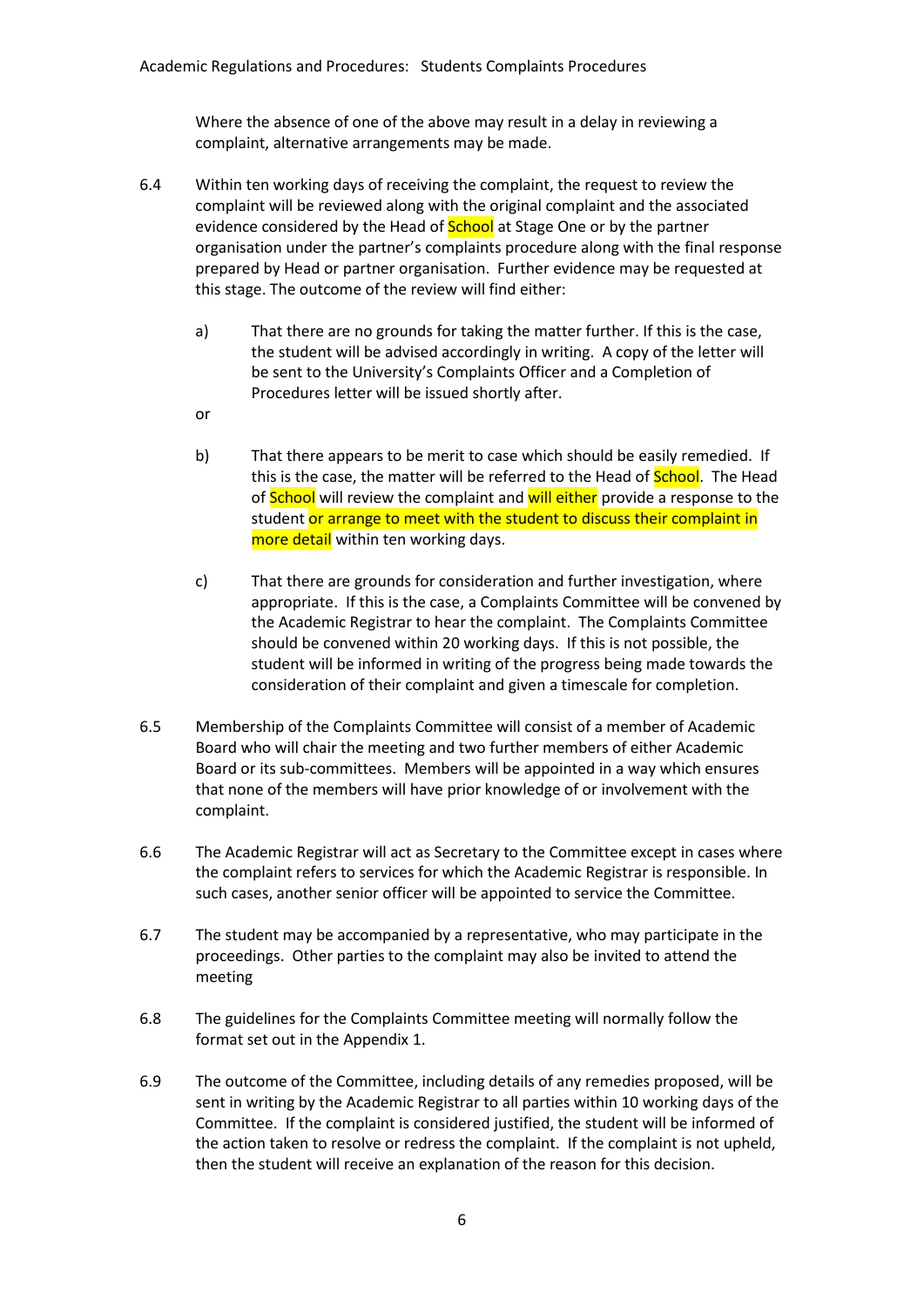6.10 The Stage Two Complaints Committee forms the final stage of the Student Complaints Procedure, therefore, the student will be issued with a Completion of Procedures letter.

## **7. Office of the Independent Adjudicator for Higher Education (OIA)**

- 7.1 A student who is not satisfied with the outcome of the Student Complaints Procedure may request that th[e Office of the Independent Adjudicator](http://www.oiahe.org.uk/) (OIA) reviews the case. This may be done by completing the OIA scheme application form.
- 7.2 Where a case is considered eligible, the OIA will provide independent adjudication on the resolution of complaints, once the University's internal procedures have been exhausted.

# **8. Costs and Remedies**

- 8.1 The University will meet the reasonable costs incurred by a student in bringing a successful complaint. This will include any travelling expenses a student incurs in travelling to any committee meeting where this takes place outside semester time. It will not include costs of any legal advice the student may choose to take.
- 8.2 Remedies for complaints include, but are not limited to, an apology, recommendation for internal mediation, recommend that the case is referred for consideration by a Board of Examiners, alterations to a process or to a service provided by the University and, exceptionally, compensation for loss or damage suffered. The University seeks to ensure that any remedies proposed are reasonable and appropriate to the nature and circumstances of the complaint.

# **9. Monitoring**

9.1 The Complaints and Appeals Officer will make an annual report to Academic Board. Complaints will be monitored according to the gender, ethnicity, age and any disability of students.

# **10. Advice and Support**

- 10.1 If you have any queries in respect of the Student Complaints Procedure, please contact the Complaints and Appeals Officer, Registry Services.
- 10.2 The University recognises that making a complaint can be stressful and burdensome for all parties involved. Students are therefore advised to seek advice and guidance before making a complaint from the Students' Union.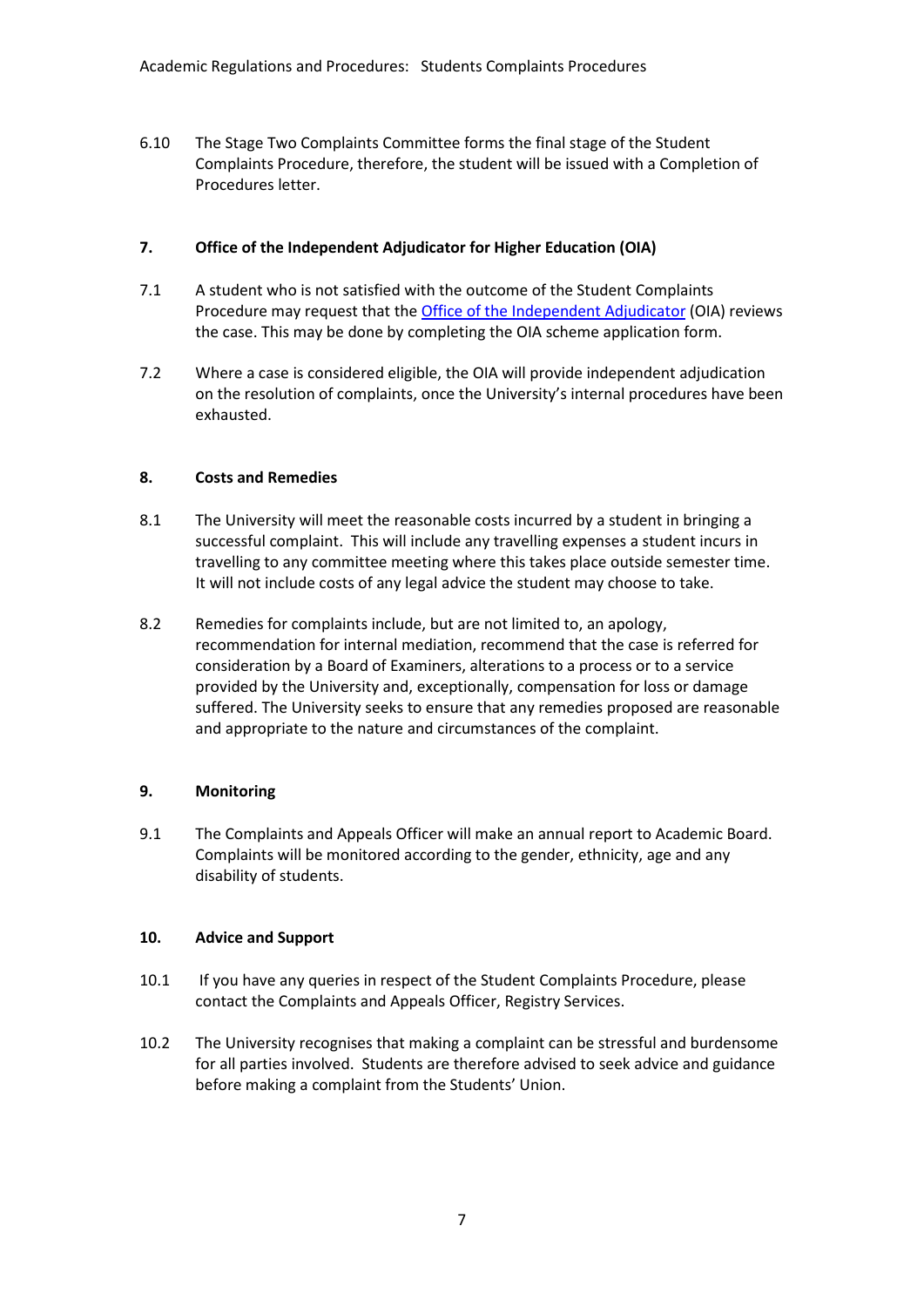Academic Regulations and Procedures: Students Complaints Procedures

Version reference: 2.8 Date document was approved and comes into effect: 1 September 2018 Author of the document: Kevin Pickess Date document is due for review: 1 September 2022

## Revision History

| Committee             | Date            | Change                                             |
|-----------------------|-----------------|----------------------------------------------------|
| <b>Academic Board</b> | 4 July 2018     | Minor revisions                                    |
| v2.8                  |                 | $[AB17-82]$                                        |
| Academic Board        | 26 April 2017   | Minor revisions                                    |
| v2.7                  |                 | $[AB16/38]$                                        |
| Academic Board        | 27 January 2016 | Minor revisions to sections 6.3 and 6.4            |
| v2.6                  |                 |                                                    |
| Academic Board        | 29 April 2015   | Minor revisions                                    |
| v2.5                  |                 |                                                    |
| Academic Board        | 8 October 2014  | Minor revisions:                                   |
| v2.4                  |                 | 6.3, 6.4 Replace Deputy Vice Chancellor with Pro   |
|                       |                 | Vice Chancellor (Academic)                         |
| Academic Board        | 30 April 2014   | Minor changes approved:                            |
| v2.3                  |                 | 5.6 Remove the need to always meet the student     |
|                       |                 | 5.8 Adjust the deadlines to reflect that there may |
|                       |                 | not be a meeting with a student                    |
| Academic Board        | 23 January 2012 | Minor changes approved:                            |
| v2.2                  |                 | 5.8 Clarify the report produced and where it is    |
|                       |                 | sent                                               |
|                       |                 | 6.1 & 6.2 Clarification when complaint relates to  |
|                       |                 | a student studying at a partner                    |
|                       |                 | organisation.                                      |
|                       |                 | Revised various job titles.                        |
| Academic Board        | 25 April 2012   | Minor changes approved:                            |
| v2.1                  |                 | 2.7 New: Details of what will happen if there are  |
|                       |                 | delays in considering a complaint;                 |
|                       |                 | 6.2 Add: in the case of absence alternative        |
|                       |                 | arrangements may be made;                          |
|                       |                 | 6.3 Clarify what will be considered in the review  |
|                       |                 | and who will write.                                |
| Academic Board        | 7 July 2010     | Revised procedure approved                         |
| v2.0                  |                 |                                                    |
| Academic Board        | 4 February 2010 | Minor modifications to the procedures              |
| V1.2                  |                 |                                                    |
| Academic Board        | 30 January 2008 | Minor corrections and new Appendix 1 added.        |
| v1.1                  |                 |                                                    |
| Academic Board        | 16 June 2004    | New Procedure Approved                             |
| v1.0                  |                 |                                                    |